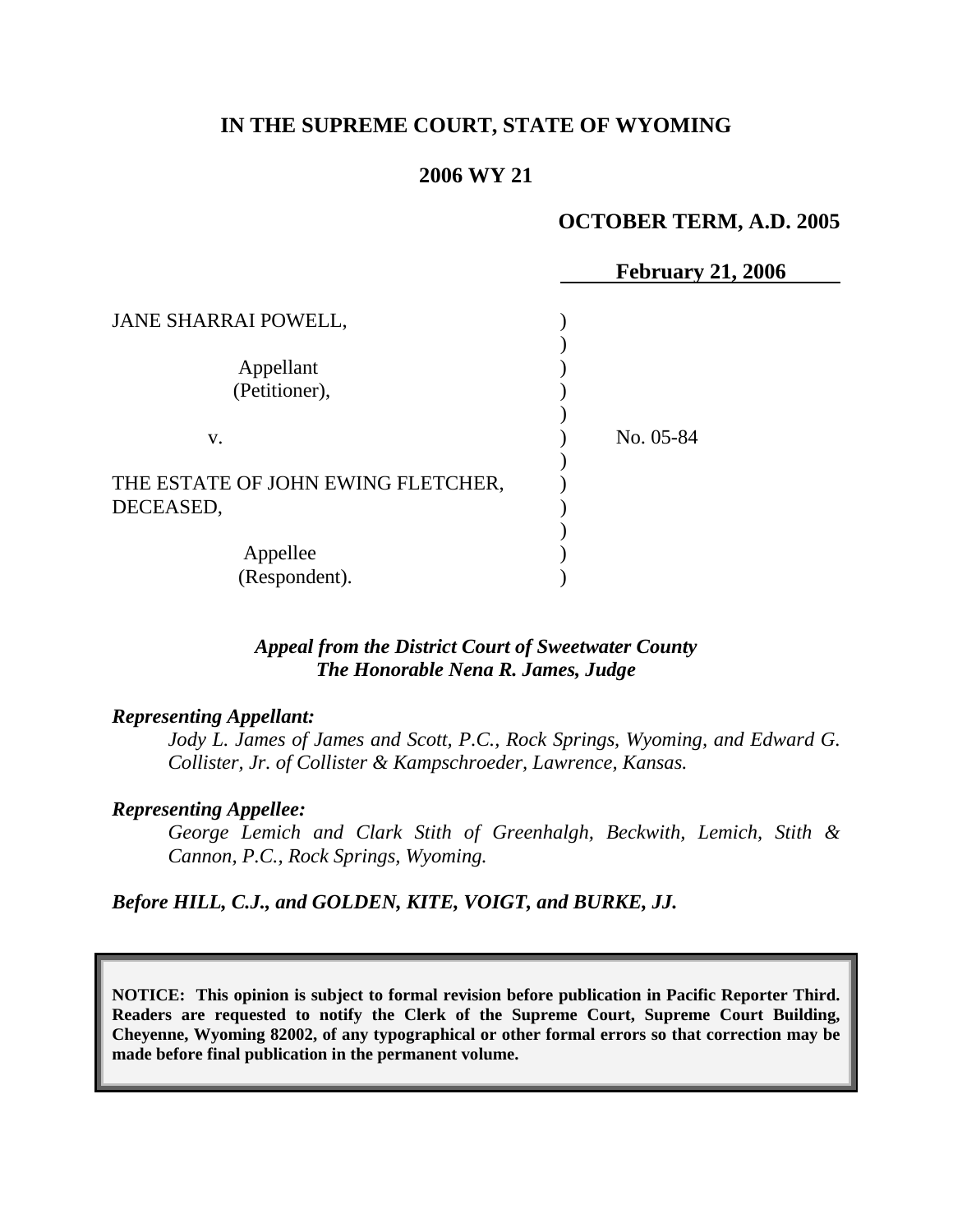## **VOIGT, Justice.**

[¶1] Jane Powell married John Fletcher in 1963. She subsequently married Ralph Takemire in 1995. In 2003, Fletcher passed away. Powell was not granted a share of Fletcher's estate under his will, so she sought her spousal elective share pursuant to Wyo. Stat. Ann. § 2-5-101 (LexisNexis 2005). The district court, sitting in probate, denied Powell's claim. We affirm.

# **ISSUE**

[¶2] Did the district court err when it placed the burden on Powell to prove her marriage to Fletcher had not been dissolved and found that Powell had not sustained that burden?

# **FACTS**

[¶3] Powell first married Fletcher in 1958, but they divorced in 1961. About a year and a half later, Powell and Fletcher remarried in California and cohabitated until 1971 when, according to Powell, Fletcher abandoned Powell and the couple's two children. In the years immediately following the separation, there was apparently intermittent contact between the two, but they no longer lived together.

[¶4] Some time after Fletcher and Powell separated, Powell moved in with Cleveland Menifee and took his last name. The couple had two children together. Though they were not formally married, they held themselves out to some extent as man and wife until Menifee's death in 1978.

[¶5] In 1995, Powell married Takemire, to whom she remained married at the time of Fletcher's death. Upon Fletcher's death, however, Powell claimed that her marriage to Takemire was invalid and sought a spousal elective share of one-half of Fletcher's estate under Wyo. Stat. Ann. § 2-5-101. The executor of Fletcher's estate denied her claim, believing that Powell was equitably estopped from asserting her rights as Fletcher's spouse by her "marital or common-law relationship" with Menifee and later marriage to Takemire. Powell contested this finding and a hearing was held by the probate court.

[¶6] The probate court agreed with the executor's conclusion, but applied a presumption that Powell's marriage to Takemire was valid and, therefore, Powell's previous marriage to Fletcher had been previously dissolved. The probate court concluded that Powell had failed to prove that her marriage to Fletcher had not been dissolved by divorce, and denied Powell's claim. Powell now appeals.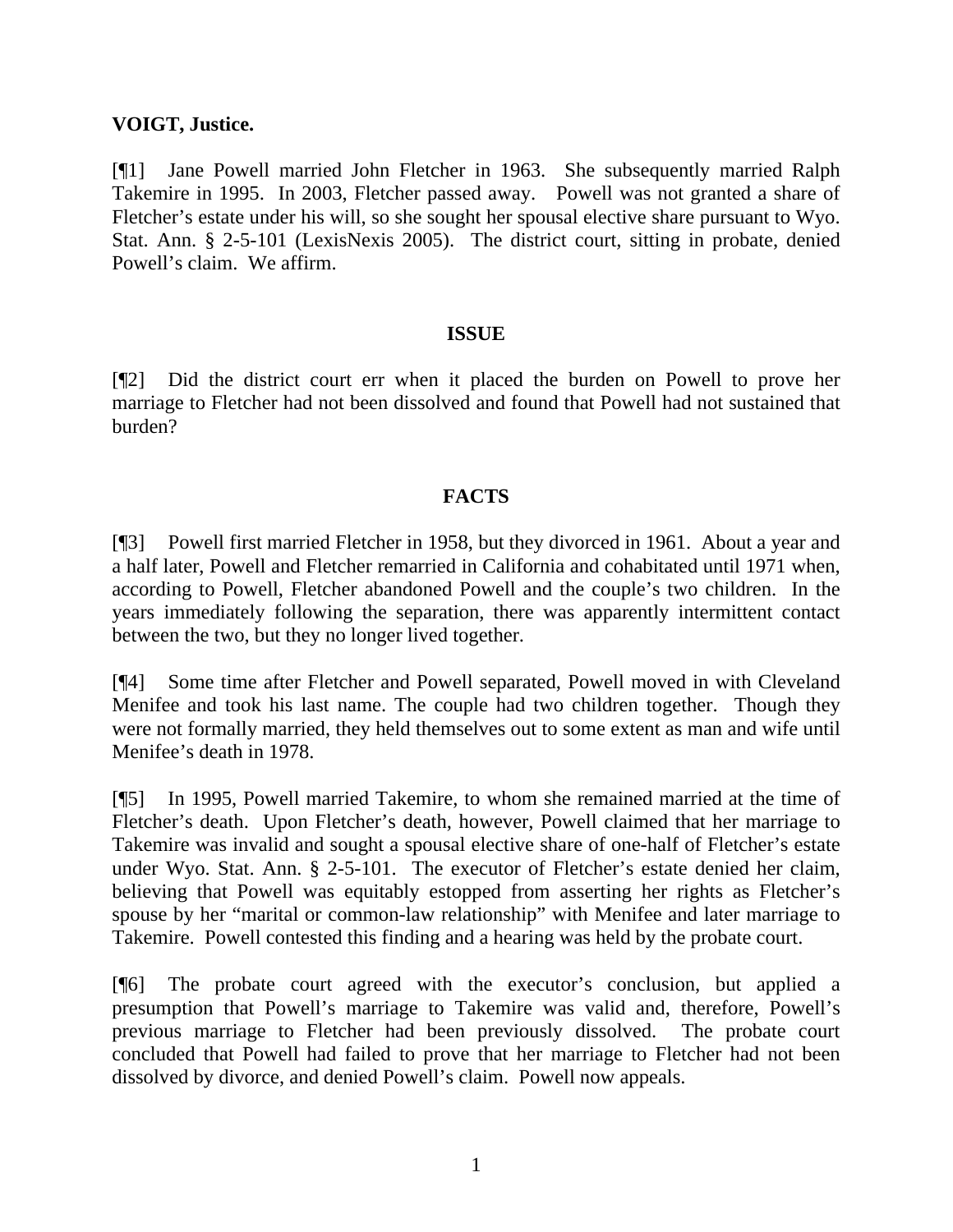## **STANDARD OF REVIEW**

[¶7] We review a probate court's findings of fact to determine whether they are clearly erroneous, inconsistent with the evidence, or contrary to the great weight of the evidence, and its conclusions of law to determine whether they are truly in accordance with the law. *In re Estate of Jackson*, 892 P.2d 786, 788 (Wyo. 1995). We have said that,

> "[t]he factual findings of a judge are not entitled to the limited review afforded a jury verdict. While the findings are presumptively correct, the appellate court may examine all of the properly admissible evidence in the record. Due regard is given to the opportunity of the trial judge to assess the credibility of the witnesses, and our review does not entail re-weighing disputed evidence. Findings of fact will not be set aside unless they are clearly erroneous. A finding is clearly erroneous when, although there is evidence to support it, the reviewing court on the entire evidence is left with the definite and firm conviction that a mistake has been committed."

*Harber v. Jensen*, 2004 WY 104, ¶ 7, 97 P.3d 57, ¶ 7 (Wyo.2004) *quoting*, *Life Care Centers of America, Inc. v. Dexter*, 2003 WY 38, ¶ 7, 65 P.3d 385, ¶ 7 (Wyo.2003). Furthermore, in reviewing a trial court's findings of fact,

> "we assume that the evidence of the prevailing party below is true and give that party every reasonable inference that can fairly and reasonably be drawn from it. We do not substitute ourselves for the trial court as a finder of facts; instead, we defer to those findings unless they are unsupported by the record or erroneous as a matter of law."

*Id.* Of course, we review the district court's conclusions of law *de novo*. *Double Eagle Petroleum & Mining Corp. v. Questar Exploration & Production Co.*, 2003 WY 139, ¶ 6, 78 P.3d 679, ¶ 6 (Wyo.2003).

*Powder River Ranch, Inc. v. Michelena*, 2005 WY 1, ¶ 8, 103 P.3d 876, 879-80 (Wyo. 2005).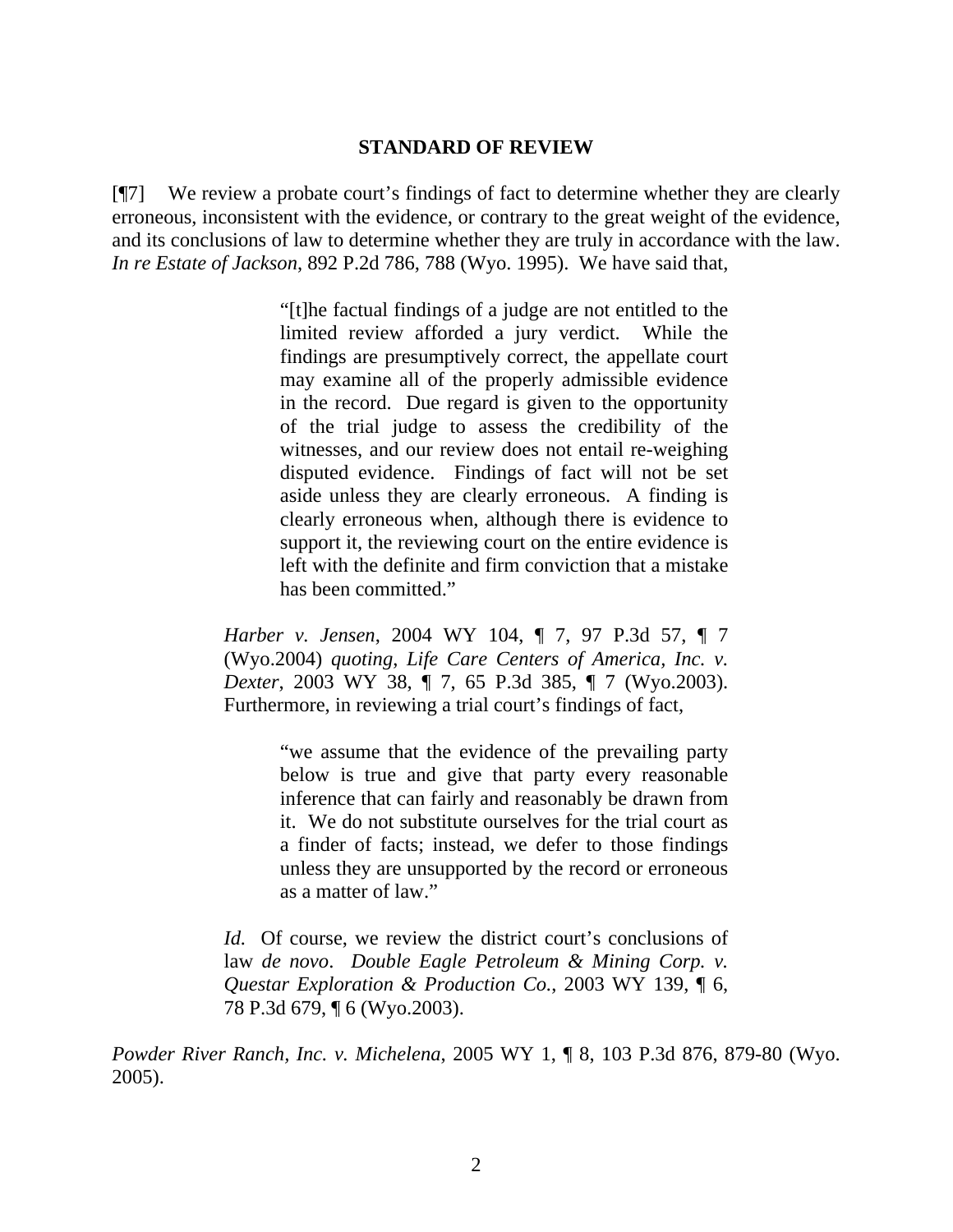#### **DISCUSSION**

[¶8] Powell makes two arguments in support of her contention that the district court erred when it declined to award her a spousal elective share of Fletcher's estate. First, she argues that the burden of proof was misplaced when the district court required her to prove that her marriage to Fletcher had not been dissolved by divorce. Second, Powell argues that the evidence was insufficient to demonstrate that the marriage had been dissolved.

[¶9] As a general rule, one who is already married cannot subsequently marry another and any such later marriage is void. 55 C.J.S. *Marriage* § 18 (1998). However, there is a countervailing preference in the law to uphold the validity of a marriage, even when it appears that one of the parties to the marriage has been married before. *Id.* § 52; *Shreyer v. Shreyer*, 155 P.2d 990, 992 (Colo. 1945). In light of these competing propositions, a presumption exists that a subsequent marriage is valid and, as a consequence, any prior marriage entered into by one of the parties is presumed to be dissolved through death or divorce. 55 C.J.S. *Marriage* § 53 (1998). We have said that:

> As early as 1934 in the case of *In re St. Clair's Estate*, 46 Wyo. 446, 28 P.2d 894 (1934), this court stated that second marriages are presumed to be valid, and such presumption can be overcome only by clear and convincing evidence. The court quoted with approval 18 R.C.L. 419, 420, §§ 43, 44, as follows:

> > ""\* \* \* The presumption, which increases in strength with the lapse of time, can only be overcome by clear and convincing evidence to the contrary, and the evidence to overcome it must be especially strong after the lapse of a great many years. To overcome the *prima facie* case established by the showing of a subsequent marriage, proof of a former marriage is required, and also evidence from which it may be concluded that it has not been dissolved by death or divorce. Mere proof of a prior marriage and that one party had not obtained a divorce is not sufficient, for the other might have obtained such divorce and left him or her free to contract the second marriage.'" Id., at 897.

*In re Fray*, 721 P.2d 1054, 1058 (Wyo. 1986).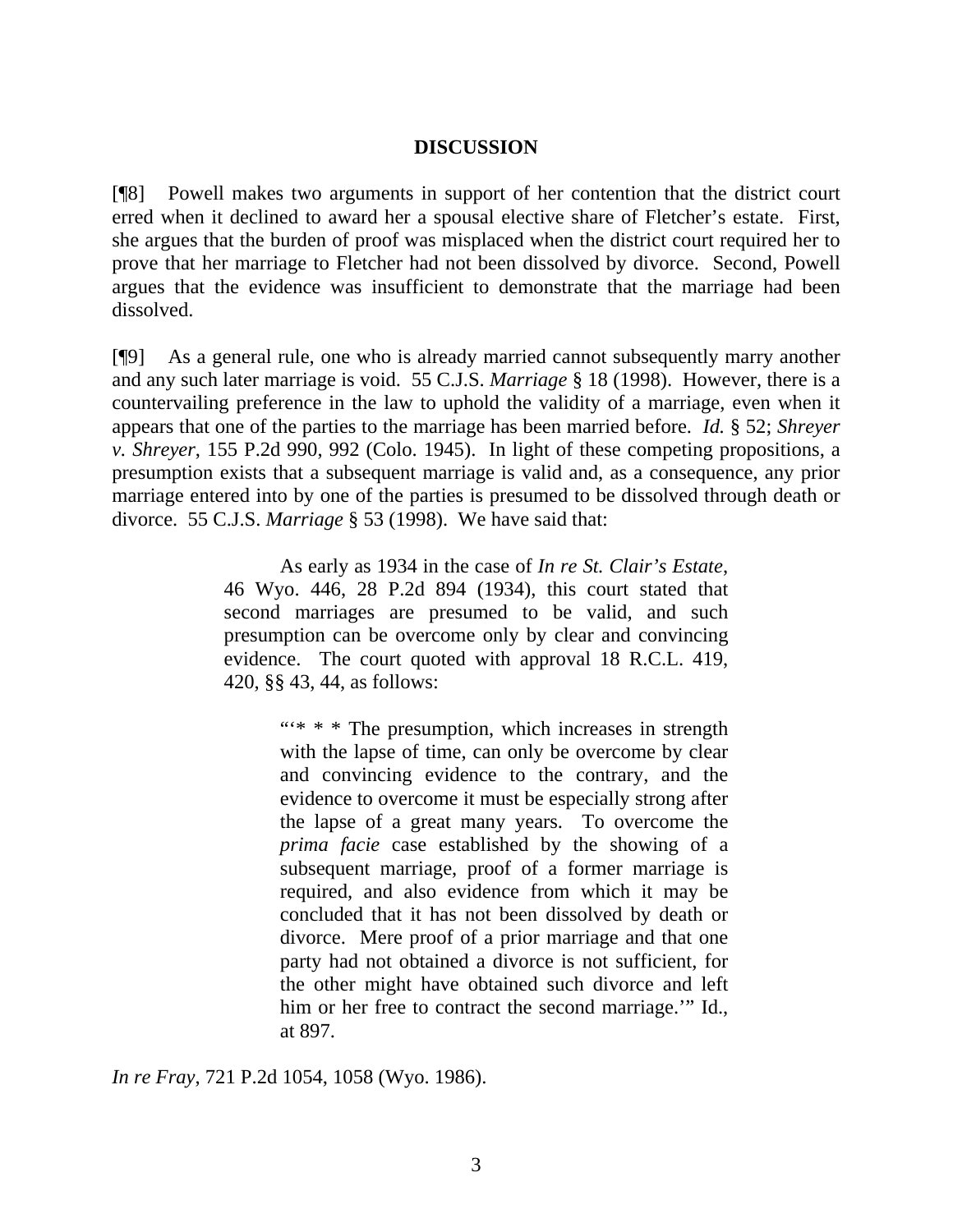[¶10] Powell claims that this rule does not apply in the instant case because it "does not involve two competing wives" who are vying for a single spousal inheritance, as in *In re St. Clair's Estate* and *In re Fray*. However, Powell fails to explain why such a distinction should alter our established rule. We think it evident that whether two wives marry the same decedent or one wife marries a decedent and later marries a third party, the burden remains on the party asserting the validity of the prior marriage**—**and the invalidity of the subsequent marriage**—**to prove the prior marriage was not dissolved. The authorities in other jurisdictions agree. *See* J. E. Keefe, Jr., Annotation, *Presumption as to Validity of Second Marriage*, 14 A.L.R.2d 7 (1950 & 1987-2005 Cum. Supp.); and 55 C.J.S. *Marriage* § 53. As we said in *In re St. Clair's Estate*,

> Every intendment of the law is in favor of matrimony. When a marriage, therefore, has once been shown . . . the law raises a strong presumption in favor of its legality; so that the burden is with the party objecting, throughout, and in every particular, to prove, against the constant pressure of this presumption of law, that it is illegal and void.

28 P.2d 894, 897 (Wyo. 1934) (internal citations and quotations omitted).

[¶11] Powell admitted that she married Takemire in 1995 and has never attempted to prove otherwise. Our clear rule, then, places the burden on her to show that her marriage to Takemire is void because she was never lawfully divorced from Fletcher. Because the burden of proof was properly placed on Powell, her second argument that the estate's evidence "was insufficient to demonstrate that there had been a divorce" must clearly fail. Powell bore the burden of proving not only that she had not obtained a divorce from Fletcher, but that Fletcher had not obtained a divorce from her before her marriage to Takemire. This burden was particularly high in this case because more than thirty years had passed since Powell and Fletcher had separated. *See In re Fray*, 721 P.2d at 1058.

[¶12] The evidence presented to the probate court on this issue consisted of: (1) a statement by Powell that she had not obtained a divorce from Fletcher, (2) Fletcher's will, which stated that Fletcher was "not . . . married," and (3) an investigation conducted on the executor's behalf "to locate records pertaining to [Powell]." Powell's statement and the investigation report are relevant only to show that Powell had never obtained a divorce from Fletcher. Powell did not testify that Fletcher had never obtained a divorce from her; rather, she testified only that she had not divorced him. Similarly, the executor's report only sought records of Powell's marriages or divorces; it did not attempt or purport to seek Fletcher's records. Therefore, at most, the record establishes that Powell had never sought to divorce Fletcher and, except for the statement in Fletcher's will, it is silent as to whether he had divorced Powell.